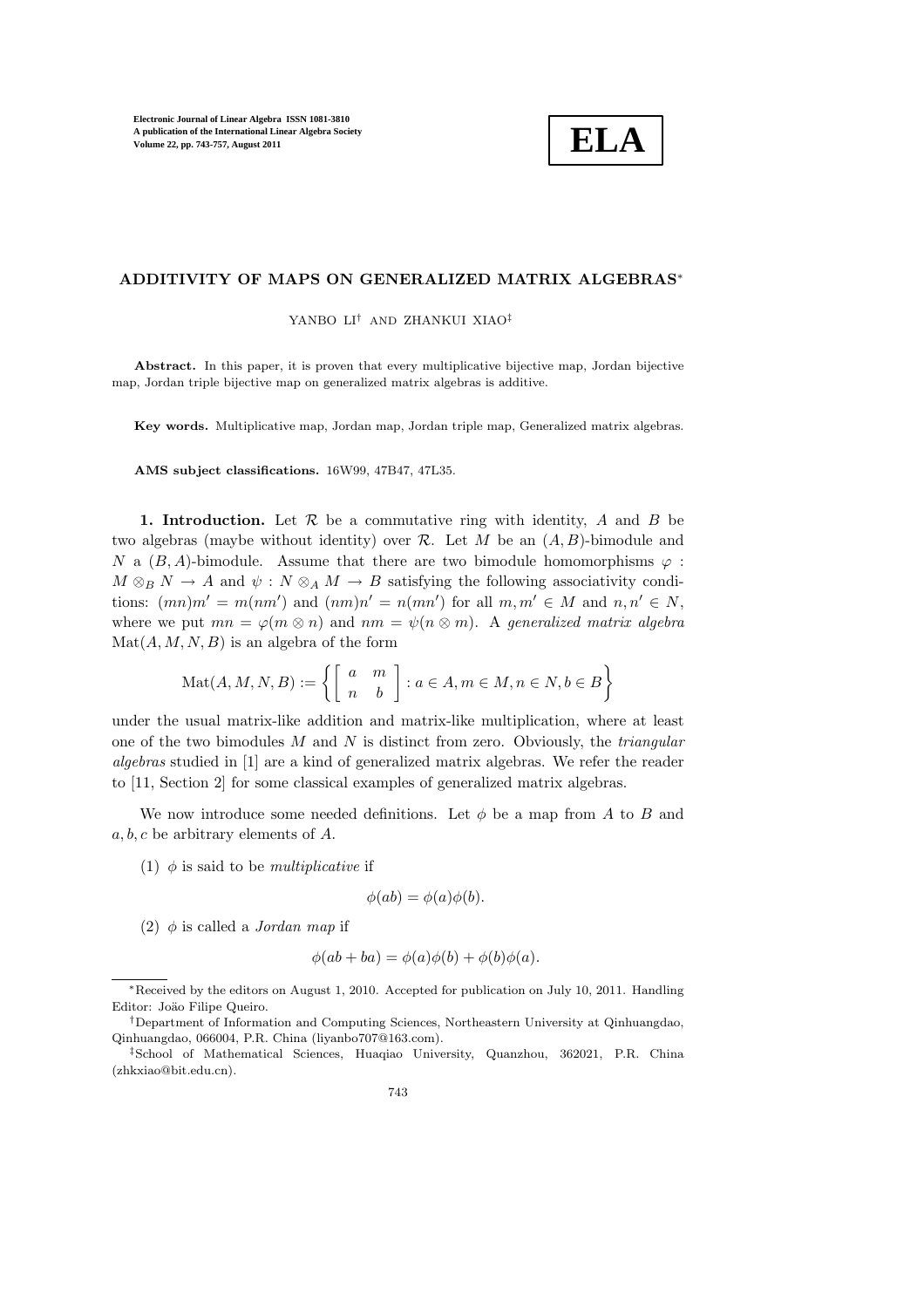

744 Yanbo Li and Zhankui Xiao

(3)  $\phi$  is called a *Jordan triple map* if

$$
\phi(abc + cba) = \phi(a)\phi(b)\phi(c) + \phi(c)\phi(b)\phi(a).
$$

It is of interest to study the relationship between the multiplication and the addition of an algebra. Martindale in [9] found that every multiplicative bijective map from A to an arbitrary algebra is additive if A contains a nontrivial idempotent. We would like to point out that the algebra on which Martindale worked is in fact a kind of generalized matrix algebra (see  $[11, (2.1)]$ ). Following the standard argument of [9], several mathematicians have investigated the additivity of maps on rings as well as operator algebras (see [3, 4, 7, 8, 10]).

As far as we know, Cheung [2] first initiated the study of linear maps on triangular algebras. He determined the class of triangular algebras on which every commuting linear map is proper. Motivated by the aforementioned results, Ling and Lu in [6] studied Jordan maps of nest algebras, a kind of triangular algebras coming from operator theory. They showed that every Jordan bijective map on a standard subalgebra of a nest algebra is additive. This result was extended by Ji [5] to Jordan surjective map pair of triangular algebras. Recently, Cheng and Jing in [1] proved that every multiplicative bijective map, Jordan bijective map, Jordan triple bijective map and elementary surjective map on triangular algebras is additive. On the other hand, Wei and Xiao in [11] extended the main results of [2] to generalized matrix algebras. Therefore, it is natural to consider the additivity of the above defined maps on generalized matrix algebras.

Throughout this paper, let G be a generalized matrix algebra  $\text{Mat}(A, M, N, B)$ . We always assume that  $M$  is faithful as a left  $A$ -module and also as a right  $B$ -module, but no further conditions on  $N$ . For convenience, we set

$$
\mathcal{G}_{11} := \left\{ \begin{bmatrix} a & 0 \\ 0 & 0 \end{bmatrix} : a \in A \right\}; \quad \mathcal{G}_{12} := \left\{ \begin{bmatrix} 0 & m \\ 0 & 0 \end{bmatrix} : m \in M \right\};
$$

$$
\mathcal{G}_{21} := \left\{ \begin{bmatrix} 0 & 0 \\ n & 0 \end{bmatrix} : n \in N \right\}; \quad \mathcal{G}_{22} := \left\{ \begin{bmatrix} 0 & 0 \\ 0 & b \end{bmatrix} : b \in B \right\}.
$$

Then every element  $a \in \mathcal{G}$  could be written as  $a = a_{11} + a_{12} + a_{21} + a_{22}$ , where  $a_{ij} \in \mathcal{G}_{ij}$ . This special structure allows us to borrow the argument in [9] even without the existence of nontrivial idempotents.

2. Multiplicative maps. In this section, we shall study the additivity of multiplicative maps on generalized matrix algebras. Firstly, we state the main theorem of this section.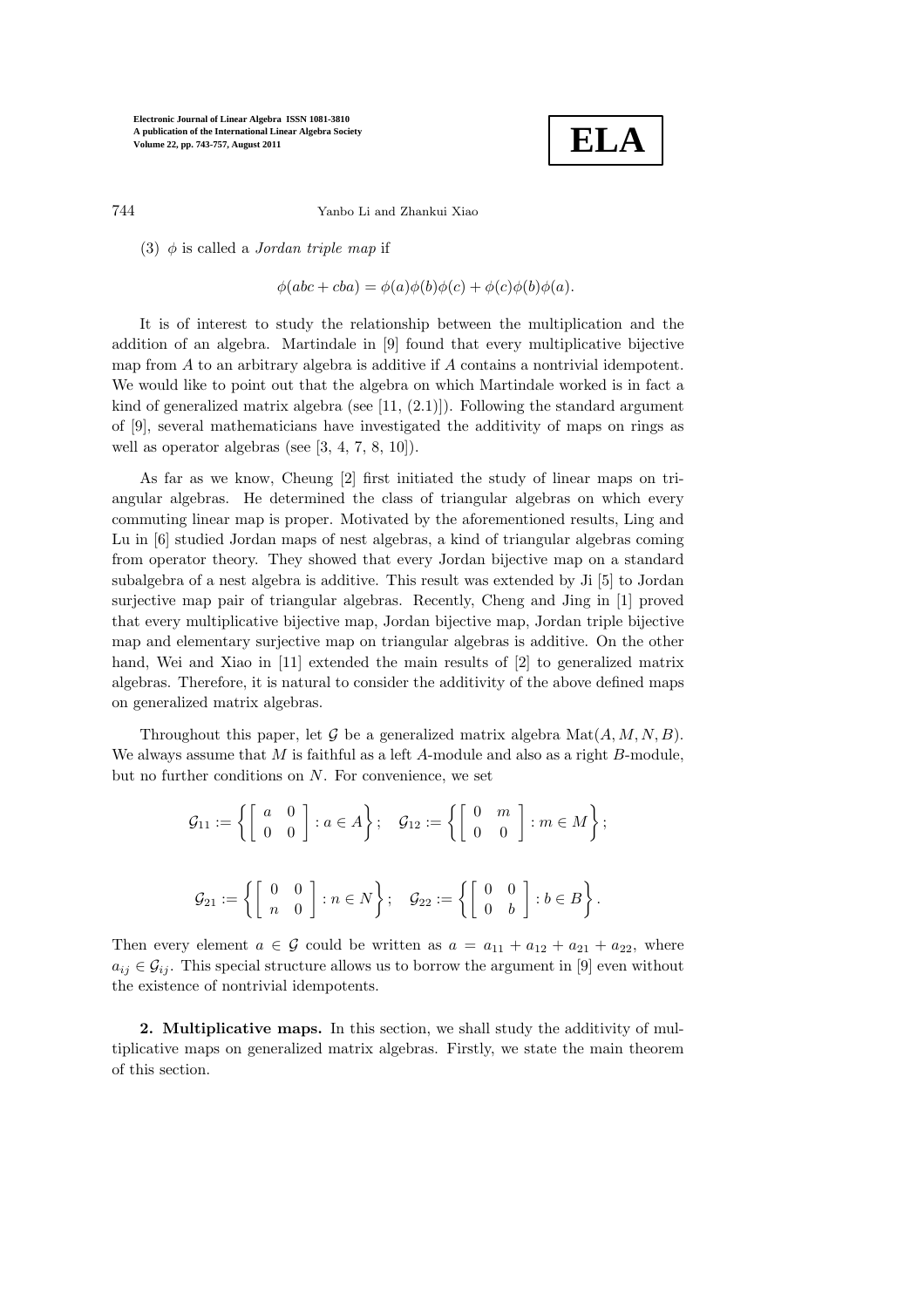

THEOREM 2.1. Let A and B be two algebras over a commutative ring  $\mathcal{R}$ . Let M be faithful as a left A-module and also as a right B-module. Let G be the generalized matrix algebra  $\text{Mat}(A, M, N, B)$  which satisfies

- (1) for  $a \in A$ ,  $aA = 0$  or  $Aa = 0$  implies that  $a = 0$ ,
- (2) for  $b \in B$ ,  $bB = 0$  or  $Bb = 0$  implies that  $b = 0$ .
- (3) for  $m \in M$ ,  $Am = 0$  or  $m = 0$  implies that  $m = 0$ ,
- (4) for  $n \in N$ ,  $Bn = 0$  or  $nA = 0$  implies that  $n = 0$ .

Then a multiplicative bijective map  $\phi$  from G onto an arbitrary ring  $\mathcal{R}'$  is additive.

We need the following lemmas.

LEMMA 2.2.  $\phi(0) = 0$ .

*Proof.* Since  $\phi$  is surjective, there exists  $a \in \mathcal{G}$  such that  $\phi(a) = 0$ . Therefore,  $\phi(0) = \phi(0 \cdot a) = \phi(0)\phi(a) = 0.$   $\Box$ 

LEMMA 2.3. For  $a_{11} \in \mathcal{G}_{11}$ ,  $b_{12} \in \mathcal{G}_{12}$ , and  $d_{22} \in \mathcal{G}_{22}$ , we have

 $\phi(a_{11} + b_{12} + d_{22}) = \phi(a_{11}) + \phi(b_{12} + d_{22}) = \phi(a_{11} + b_{12}) + \phi(d_{22}).$ 

*Proof.* Choose  $c \in \mathcal{G}$  such that  $\phi(c) = \phi(a_{11}) + \phi(b_{12} + d_{22})$ . For arbitrary  $t_{22} \in \mathcal{G}_{22}$ , it is clear that

$$
\phi(t_{22}c) = \phi(t_{22})\phi(c) = \phi(t_{22})(\phi(a_{11}) + \phi(b_{12} + d_{22}))
$$
  
= 
$$
\phi(t_{22})\phi(a_{11}) + \phi(t_{22})\phi(b_{12} + d_{22}) = \phi(t_{22}d_{22}).
$$

Thus,  $t_{22}c = t_{22}d_{22}$ , and hence,  $c_{21} = 0$  and  $c_{22} = d_{22}$ . For  $s_{11} \in \mathcal{G}_{11}$ , we have

$$
\phi(c s_{11}) = \phi(c)\phi(s_{11}) = (\phi(a_{11}) + \phi(b_{12} + d_{22}))\phi(s_{11})
$$
  
=  $\phi(a_{11})\phi(s_{11}) + \phi(b_{12} + d_{22})\phi(s_{11}) = \phi(a_{11} s_{11}).$ 

Then  $cs_{11} = a_{11}s_{11}$ , and hence,  $c_{11} = a_{11}$ . In order to determine  $c_{12}$ , we get

$$
\phi(s_{11}ct_{22}) = \phi(s_{11})\phi(c)\phi(t_{22}) = \phi(s_{11})(\phi(a_{11}) + \phi(b_{12} + d_{22}))\phi(t_{22})
$$
  
=  $\phi(s_{11})\phi(a_{11})\phi(t_{22}) + \phi(s_{11}(b_{12} + d_{22})t_{22})$   
=  $\phi(s_{11}b_{12}t_{22})$ 

for all  $s_{11} \in \mathcal{G}_{11}$  and  $t_{22} \in \mathcal{G}_{22}$ . It follows that  $s_{11}ct_{22} = s_{11}b_{12}t_{22}$ , which implies that  $c_{12} = b_{12}$ . This shows that

$$
\phi(a_{11} + b_{12} + d_{22}) = \phi(a_{11}) + \phi(b_{12} + d_{22}).
$$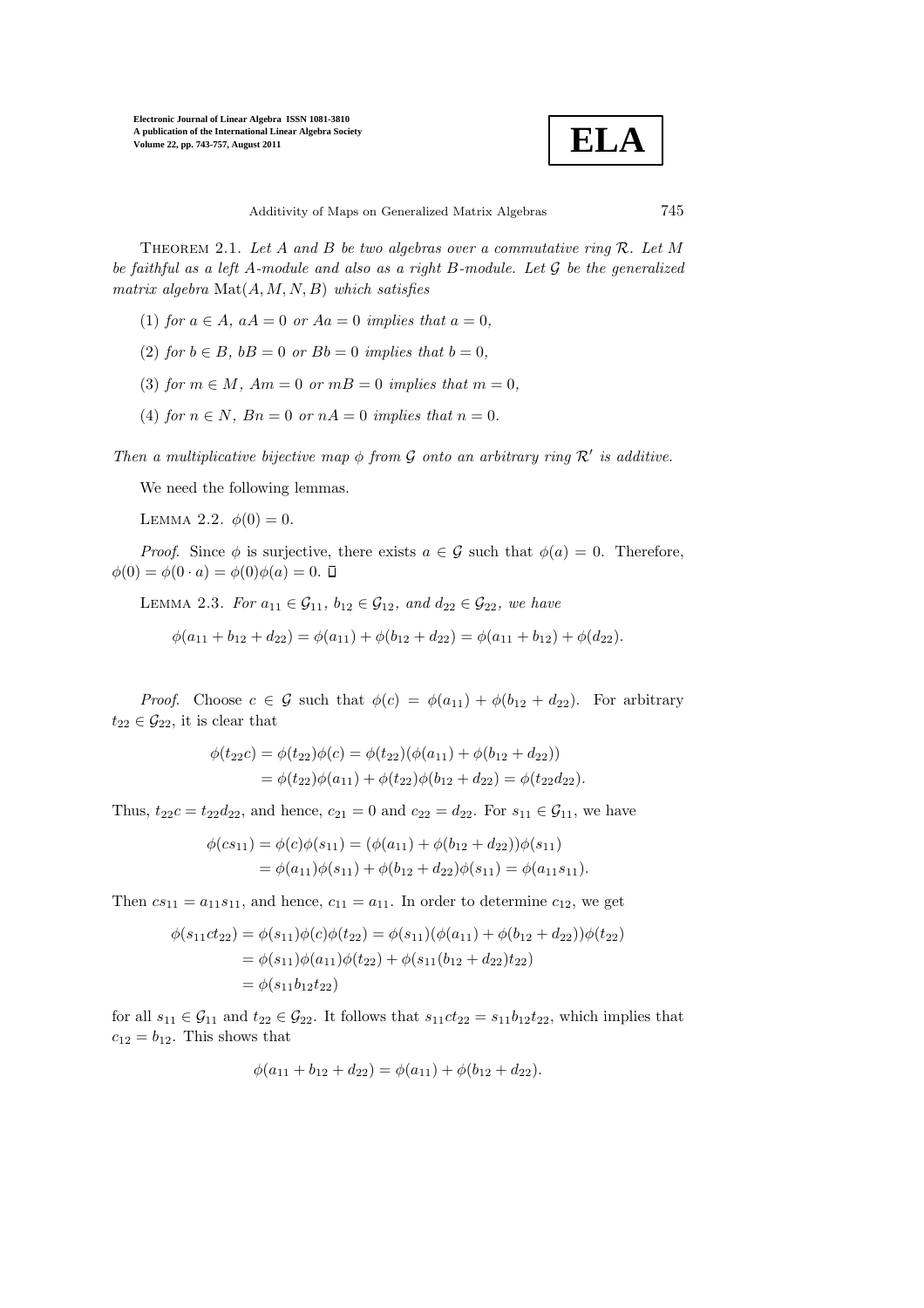

# 746 Yanbo Li and Zhankui Xiao

The second claim  $\phi(a_{11} + b_{12} + d_{22}) = \phi(a_{11} + b_{12}) + \phi(d_{22})$  is proven similarly.  $\Box$ 

COROLLARY 2.4. For  $a_{11} \in \mathcal{G}_{11}$ ,  $b_{12} \in \mathcal{G}_{12}$ , and  $d_{22} \in \mathcal{G}_{22}$ , we have

(1) 
$$
\phi(a_{11} + b_{12}) = \phi(a_{11}) + \phi(b_{12}),
$$

(2)  $\phi(b_{12} + d_{22}) = \phi(b_{12}) + \phi(d_{22}).$ 

Using a similar method as in Lemma 2.3, we obtain the following lemma.

LEMMA 2.5. For 
$$
a_{11} \in \mathcal{G}_{11}
$$
,  $e_{21} \in \mathcal{G}_{21}$ , and  $d_{22} \in \mathcal{G}_{22}$ , we have  
\n
$$
\phi(a_{11} + e_{21} + d_{22}) = \phi(a_{11}) + \phi(e_{21} + d_{22}) = \phi(a_{11} + e_{21}) + \phi(d_{22}).
$$

COROLLARY 2.6. For  $a_{11} \in \mathcal{G}_{11}$ ,  $e_{21} \in \mathcal{G}_{21}$ , and  $d_{22} \in \mathcal{G}_{22}$ , we have

$$
(1) \ \phi(a_{11} + e_{21}) = \phi(a_{11}) + \phi(e_{21}),
$$

(2)  $\phi(e_{21} + d_{22}) = \phi(e_{21}) + \phi(d_{22}).$ 

LEMMA 2.7. For  $a_{11} \in \mathcal{G}_{11}$ ,  $b_{12}, c_{12} \in \mathcal{G}_{12}$ ,  $e_{21}, f_{21} \in \mathcal{G}_{21}$ , and  $d_{22} \in \mathcal{G}_{22}$ , the following two identities hold:

- (1)  $\phi(a_{11}b_{12} + c_{12}d_{22}) = \phi(a_{11}b_{12}) + \phi(c_{12}d_{22}),$
- (2)  $\phi(d_{22}e_{21} + f_{21}a_{11}) = \phi(d_{22}e_{21}) + \phi(f_{21}a_{11}).$

Proof. We first prove (1). By Corollary 2.4, we have

$$
\phi(a_{11}b_{12} + c_{12}d_{22}) = \phi((a_{11} + c_{12})(b_{12} + d_{22}))
$$
  
=  $\phi(a_{11} + c_{12})\phi(b_{12} + d_{22})$   
=  $(\phi(a_{11}) + \phi(c_{12}))(\phi(b_{12}) + \phi(d_{22}))$   
=  $\phi(a_{11}b_{12}) + \phi(c_{12}d_{22}).$ 

The claim (2) can be proved similarly by Corollary 2.6.  $\square$ 

Proof of Theorem 2.1.

**Step 1.**  $\phi$  is additive on  $\mathcal{G}_{12}$  and  $\mathcal{G}_{21}$ .

For arbitrary  $a_{12}, b_{12} \in G_{12}$ , we need to prove  $\phi(a_{12} + b_{12}) = \phi(a_{12}) + \phi(b_{12})$ . Choose an element  $c \in \mathcal{G}$  such that  $\phi(c) = \phi(a_{12}) + \phi(b_{12})$ . For  $s_{11} \in \mathcal{G}_{11}$  and  $t_{22} \in \mathcal{G}_{22}$ , we have

$$
\phi(s_{11}ct_{22}) = \phi(s_{11})\phi(c)\phi(t_{22}) = \phi(s_{11})(\phi(a_{12}) + \phi(b_{12}))\phi(t_{22})
$$
  
=  $\phi(s_{11}a_{12}t_{22}) + \phi(s_{11}b_{12}t_{22})$   
=  $\phi(s_{11}a_{12}t_{22} + s_{11}b_{12}t_{22}).$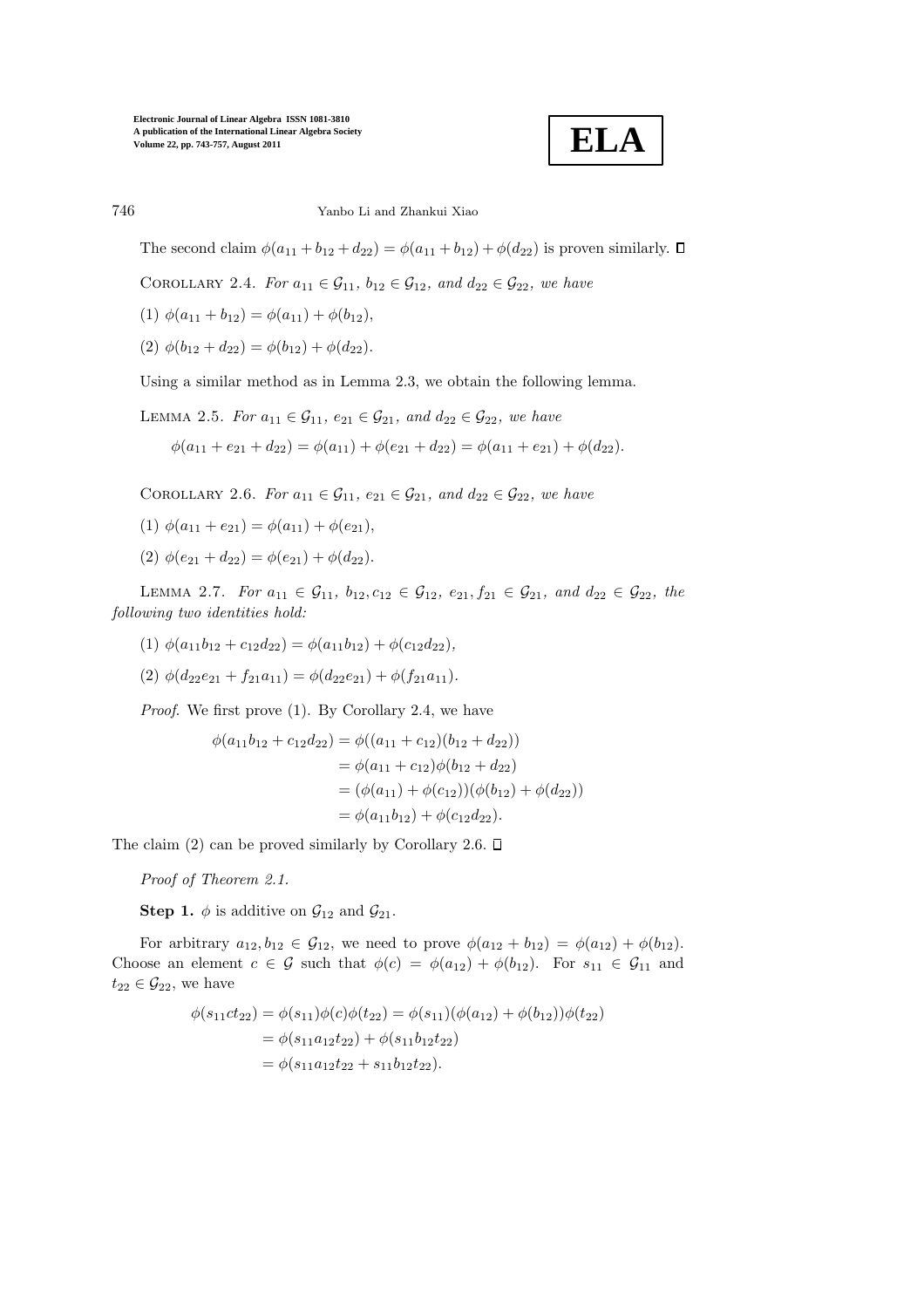**ELA**

Additivity of Maps on Generalized Matrix Algebras 747

Note that the last equality follows from Lemma 2.7 (1). Hence,  $s_{11}ct_{22} = s_{11}a_{12}t_{22} +$  $s_{11}b_{12}t_{22}$ . It follows that  $c_{12} = a_{12} + b_{12}$ . Moreover,  $\phi(cs_{11}) = \phi(c)\phi(s_{11}) = (\phi(a_{12}) +$  $\phi(b_{12})\phi(s_{11})=0$ . This implies that  $c_{11}=0$  and  $c_{21}=0$ . By considering  $\phi(t_{22}c)$ , we obtain  $c_{22} = 0$ . Hence,  $\phi$  is additive on  $\mathcal{G}_{12}$ . By Lemma 2.7 (2), we can similarly prove that  $\phi$  is additive on  $\mathcal{G}_{21}$ .

**Step 2.**  $\phi$  is additive on  $\mathcal{G}_{11}$  and  $\mathcal{G}_{22}$ .

For arbitrary  $a_{11}, b_{11} \in G_{11}$ , we need to show  $\phi(a_{11} + b_{11}) = \phi(a_{11}) + \phi(b_{11})$ . Choose an element  $c \in \mathcal{G}$  such that  $\phi(c) = \phi(a_{11}) + \phi(b_{11})$ . Take  $s_{11} \in \mathcal{G}_{11}$  and  $t_{22} \in \mathcal{G}_{22}$ , it is easy to know that  $\phi(t_{22}c) = 0$  and  $\phi(s_{11}ct_{22}) = 0$ . Hence,  $c_{21} = 0$ ,  $c_{22} = 0, c_{12} = 0.$ 

On the other hand, for  $u_{12} \in \mathcal{G}_{12}$ , it follows from Step 1 that

$$
\phi(cu_{12}) = \phi(c)\phi(u_{12}) = (\phi(a_{11}) + \phi(b_{11}))\phi(u_{12})
$$
  
=  $\phi(a_{11}u_{12}) + \phi(b_{11}u_{12})$   
=  $\phi(a_{11}u_{12} + b_{11}u_{12}).$ 

Therefore,  $cu_{12} = a_{11}u_{12} + b_{11}u_{12}$ . Since M is faithful as a left A-module, we now get that  $c_{11} = a_{11} + b_{11}$ . Hence,  $\phi$  is additive on  $\mathcal{G}_{11}$ . The additivity of  $\phi$  on  $\mathcal{G}_{22}$  can be proved similarly.

**Step 3.**  $\phi(a+b) = \phi(a) + \phi(b)$  for arbitrary  $a, b \in \mathcal{G}$ .

Firstly, we show that  $\phi(a_{11} + b_{12} + c_{21} + d_{22}) = \phi(a_{11}) + \phi(b_{12}) + \phi(c_{21}) + \phi(d_{22})$ for  $a_{11} \in \mathcal{G}_{11}$ ,  $b_{12} \in \mathcal{G}_{12}$ ,  $c_{21} \in \mathcal{G}_{21}$ , and  $d_{22} \in \mathcal{G}_{22}$ . In fact, if  $\phi(f) = \phi(a_{11}) +$  $\phi(b_{12}) + \phi(c_{21}) + \phi(d_{22})$  for  $f \in \mathcal{G}$ , then for  $s_{11}, t_{11} \in \mathcal{G}_{11}$ , we have  $\phi(s_{11}ft_{11}) =$  $\phi(s_{11})\phi(a_{11})\phi(t_{11}) = \phi(s_{11}a_{11}t_{11}).$  Hence,  $f_{11} = a_{11}$ . Similarly  $f_{12} = b_{12}, f_{21} = c_{21},$ and  $f_{22} = d_{22}$ . Now for arbitrary  $a, b \in \mathcal{G}$ , we have

$$
\phi(a+b) = \phi(a_{11} + a_{12} + a_{21} + a_{22} + b_{11} + b_{12} + b_{21} + b_{22})
$$
  
\n
$$
= \phi((a_{11} + b_{11}) + (a_{12} + b_{12}) + (a_{21} + b_{21}) + (a_{22} + b_{22}))
$$
  
\n
$$
= \phi(a_{11} + b_{11}) + \phi(a_{12} + b_{12}) + \phi(a_{21} + b_{21}) + \phi(a_{22} + b_{22})
$$
  
\n
$$
= \phi(a_{11}) + \phi(b_{11}) + \phi(a_{12}) + \phi(b_{12}) + \phi(a_{21}) + \phi(b_{21}) + \phi(a_{22}) + \phi(b_{22})
$$
  
\n
$$
= \phi(a_{11} + a_{12} + a_{21} + a_{22}) + \phi(b_{11} + b_{12} + b_{21} + b_{22})
$$
  
\n
$$
= \phi(a) + \phi(b).
$$

This completes the proof of the main theorem.  $\square$ 

Clearly when  $N = 0$ , our Theorem 2.1 degenerates to [1, Theorem 2.1].

We end this section by a corollary as follows.

COROLLARY 2.8. Let  $A$  and  $B$  be two unital algebras over a commutative ring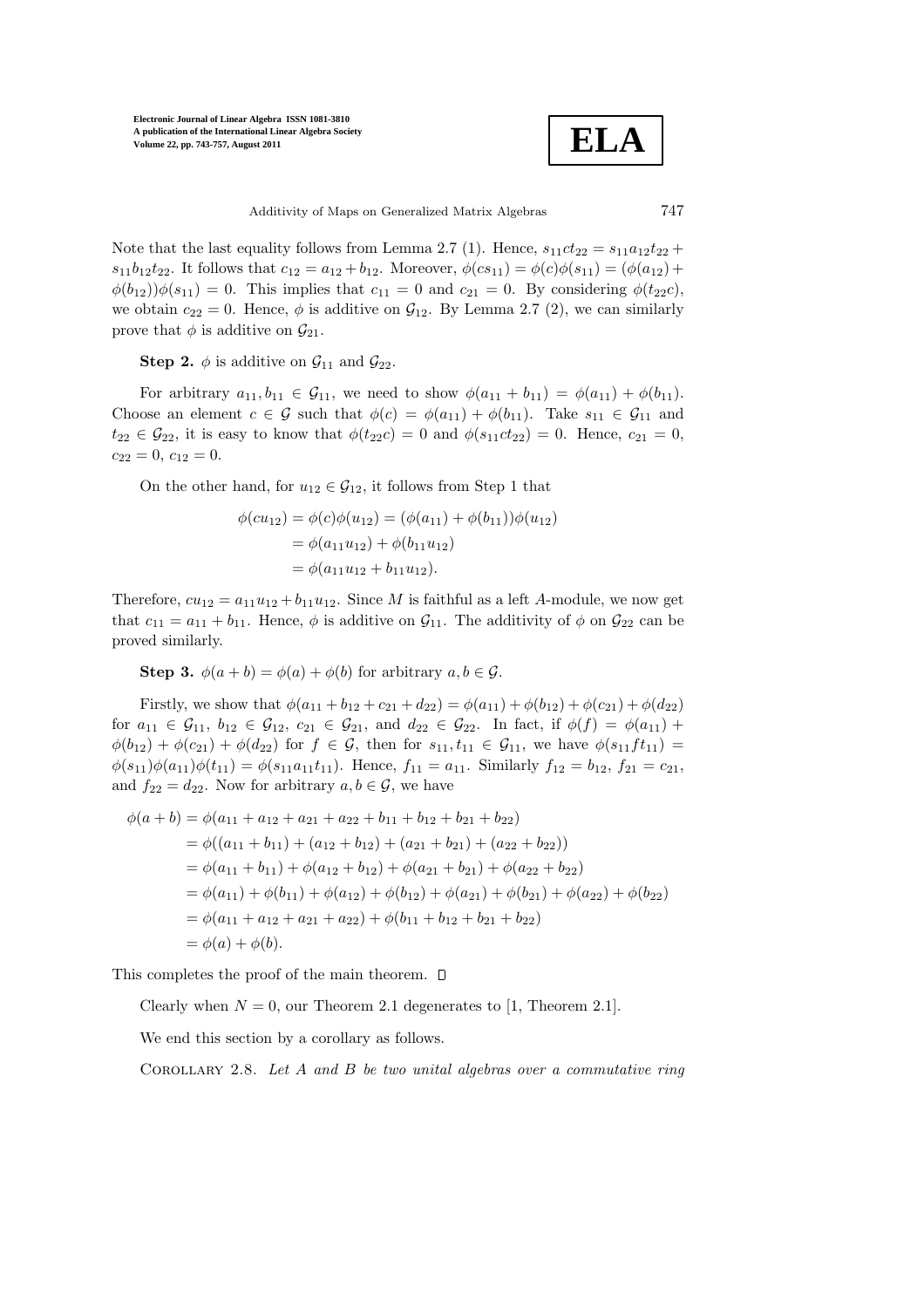

748 Yanbo Li and Zhankui Xiao

R. Let M be faithful as a left A-module and also as a right B-module, and G be the generalized matrix algebra  $\text{Mat}(A, M, N, B)$ . Then a multiplicative bijective map  $\phi$ from  $\mathcal G$  onto an arbitrary ring  $\mathcal R'$  is additive.

3. Jordan maps. In this section, we shall study the additivity of Jordan maps on generalized matrix algebras. However, for  $\text{Mat}(A, M, N, B)$ , we have to assume that N is faithful as a left B-module and also as a right A-module.

THEOREM 3.1. Let A and B be two algebras over a commutative ring  $\mathcal{R}$ . Let M be faithful as a left A-module and also as a right  $B$ -module and  $N$  be faithful as a left B-module and also as a right A-module. Let  $\mathcal G$  be the generalized matrix algebra  $\text{Mat}(A, M, N, B)$  which satisfies

(1) for 
$$
a \in A
$$
, if  $ax + xa = 0$  for all  $x \in A$ , then  $a = 0$ ,

- (2) for  $b \in B$ , if  $by + yb = 0$  for all  $y \in B$ , then  $b = 0$ ,
- (3) for  $m \in M$ ,  $Am = 0$  or  $m = 0$  implies that  $m = 0$ .
- (4) for  $n \in N$ ,  $Bn = 0$  or  $nA = 0$  implies that  $n = 0$ .

Then a Jordan bijective map  $\phi$  from G onto an arbitrary ring  $\mathcal{R}'$  is additive.

We first prove some lemmas.

LEMMA 3.2.  $\phi(0) = 0$ .

*Proof.* Let  $\phi(a) = 0$ , where  $a \in \mathcal{G}$ . Then  $\phi(0) = \phi(a \cdot 0 + 0 \cdot a) = \phi(a)\phi(0) +$  $\phi(0)\phi(a) = 0.$   $\Box$ 

LEMMA 3.3. For  $a_{11} \in \mathcal{G}_{11}$ ,  $b_{12} \in \mathcal{G}_{12}$ , and  $d_{22} \in \mathcal{G}_{22}$ , we have

$$
\phi(a_{11} + b_{12} + d_{22}) = \phi(a_{11}) + \phi(b_{12} + d_{22}) = \phi(a_{11} + b_{12}) + \phi(d_{22}).
$$

*Proof.* We only prove  $\phi(a_{11} + b_{12} + d_{22}) = \phi(a_{11}) + \phi(b_{12} + d_{22})$ , the other equality  $\phi(a_{11} + b_{12} + d_{22}) = \phi(a_{11} + b_{12}) + \phi(d_{22})$  can be proved similarly. Let  $\phi(c) = \phi(a_{11}) + \phi(b_{12} + d_{22})$  with  $c \in \mathcal{G}$ . Then for arbitrary  $t_{22} \in \mathcal{G}_{22}$ , we have

$$
\phi(ct_{22} + t_{22}c) = \phi(c)\phi(t_{22}) + \phi(t_{22})\phi(c)
$$
  
=  $(\phi(a_{11}) + \phi(b_{12} + d_{22}))\phi(t_{22}) + \phi(t_{22})(\phi(a_{11}) + \phi(b_{12} + d_{22}))$   
=  $\phi(a_{11}t_{22} + t_{22}a_{11}) + \phi((b_{12} + d_{22})t_{22} + t_{22}(b_{12} + d_{22}))$   
=  $\phi((b_{12} + d_{22})t_{22} + t_{22}d_{22}).$ 

This implies that  $ct_{22}+t_{22}c = (b_{12}+d_{22})t_{22}+t_{22}d_{22}$ . Hence,  $c_{12}t_{22} = b_{12}t_{22}, t_{22}c_{21} = 0$ , and  $c_{22}t_{22} + t_{22}c_{22} = d_{22}t_{22} + t_{22}d_{22}$ . So  $c_{12} = b_{12}$ ,  $c_{21} = 0$ , and  $c_{22} = d_{22}$ . At the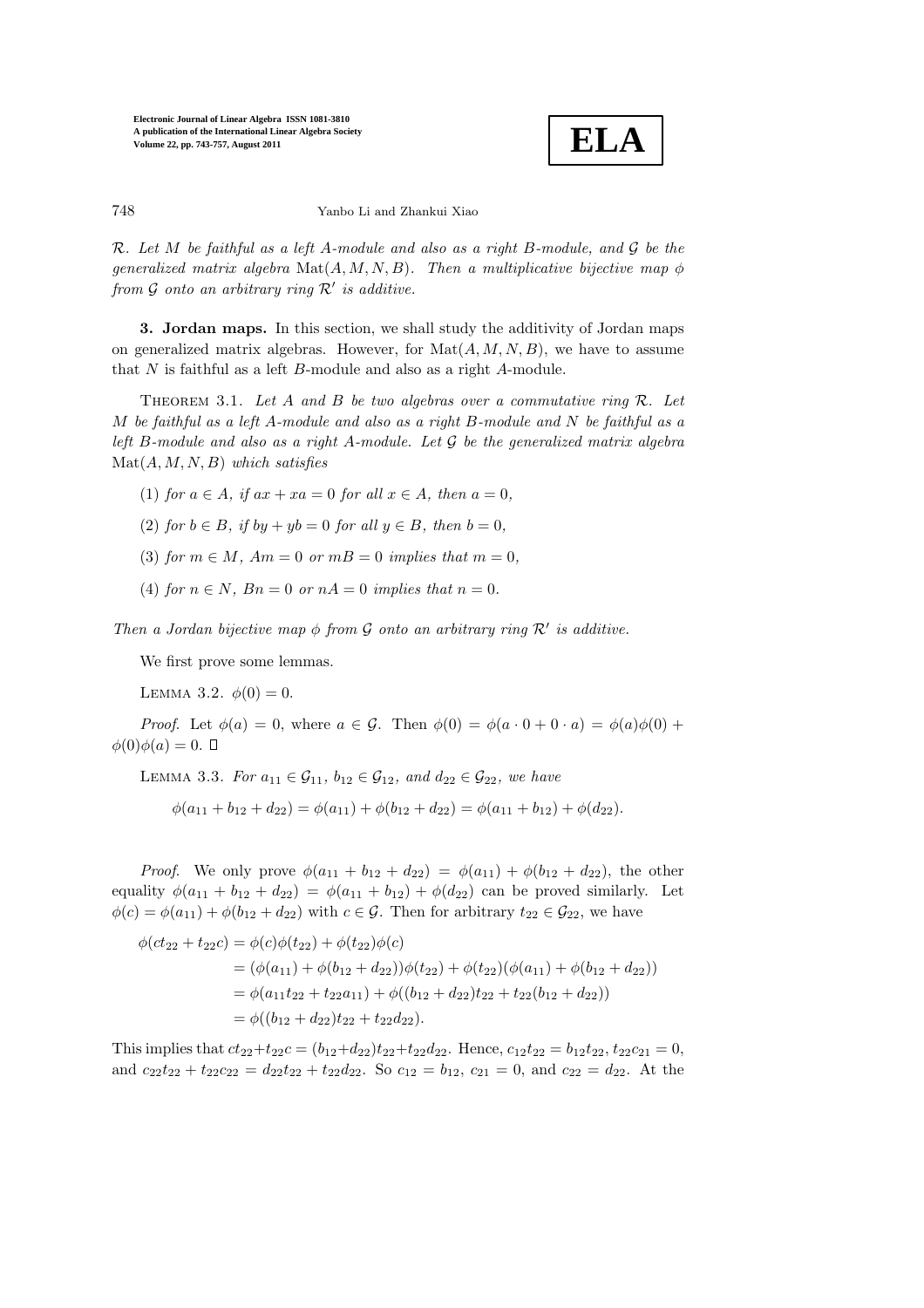

Additivity of Maps on Generalized Matrix Algebras 749

same time, for all  $s_{11} \in \mathcal{G}_{11}$  and  $u_{12} \in \mathcal{G}_{12}$ ,

$$
\phi(c s_{11} + s_{11}c) = \phi(a_{11} s_{11} + s_{11} a_{11}) + \phi(s_{11}(b_{12} + d_{22}) + (b_{12} + d_{22}) s_{11})
$$
  
=  $\phi(a_{11} s_{11} + s_{11} a_{11}) + \phi(s_{11} b_{12}).$ 

Therefore, we have

$$
\phi((cs_{11} + s_{11}c)u_{12} + u_{12}(cs_{11} + s_{11}c))
$$
  
=  $\phi((a_{11}s_{11} + s_{11}a_{11})u_{12} + u_{12}(a_{11}s_{11} + s_{11}a_{11})) + \phi(s_{11}b_{12}u_{12} + u_{12}s_{11}b_{12})$   
=  $\phi((a_{11}s_{11} + s_{11}a_{11})u_{12}).$ 

Thus,  $(c s_{11} + s_{11}c)u_{12} + u_{12}(c s_{11} + s_{11}c) = (a_{11} s_{11} + s_{11} a_{11})u_{12}$ , that is,

$$
cs_{11}u_{12} + s_{11}cu_{12} + u_{12}cs_{11} + u_{12}s_{11}c = (a_{11}s_{11} + s_{11}a_{11})u_{12}.
$$

It follows from  $c_{21} = 0$  that  $c_{11}s_{11}u_{12} + s_{11}c_{11}u_{12} = (a_{11}s_{11} + s_{11}a_{11})u_{12}$ . Since M is faithful as a left A-module, then

$$
c_{11}s_{11} + s_{11}c_{11} = a_{11}s_{11} + s_{11}a_{11}
$$

and hence  $c_{11} = a_{11}$ .  $\Box$ 

COROLLARY 3.4. For  $a_{11} \in \mathcal{G}_{11}$ ,  $b_{12} \in \mathcal{G}_{12}$ , and  $d_{22} \in \mathcal{G}_{22}$ , we have

- (1)  $\phi(a_{11} + b_{12}) = \phi(a_{11}) + \phi(b_{12}),$
- (2)  $\phi(b_{12} + d_{22}) = \phi(b_{12}) + \phi(d_{22}).$

The following lemma is an analogue of Lemma 3.3.

LEMMA 3.5. For  $a_{11} \in \mathcal{G}_{11}$ ,  $e_{21} \in \mathcal{G}_{21}$ , and  $d_{22} \in \mathcal{G}_{22}$ , we have

$$
\phi(a_{11} + e_{21} + d_{22}) = \phi(a_{11}) + \phi(e_{21} + d_{22}) = \phi(a_{11} + e_{21}) + \phi(d_{22}).
$$

COROLLARY 3.6. For  $a_{11} \in \mathcal{G}_{11}$ ,  $e_{21} \in \mathcal{G}_{21}$ , and  $d_{22} \in \mathcal{G}_{22}$ , we have

- (1)  $\phi(a_{11} + e_{21}) = \phi(a_{11}) + \phi(e_{21}),$
- (2)  $\phi(e_{21} + d_{22}) = \phi(e_{21}) + \phi(d_{22}).$

LEMMA 3.7. For  $a_{11} \in \mathcal{G}_{11}$ ,  $b_{12}, c_{12} \in \mathcal{G}_{12}$ ,  $e_{21}, f_{21} \in \mathcal{G}_{21}$ , and  $d_{22} \in \mathcal{G}_{22}$ , the following two equalities hold.

- (1)  $\phi(a_{11}b_{12} + c_{12}d_{22}) = \phi(a_{11}b_{12}) + \phi(c_{12}d_{22}),$
- (2)  $\phi(d_{22}e_{21} + f_{21}a_{11}) = \phi(d_{22}e_{21}) + \phi(f_{21}a_{11}).$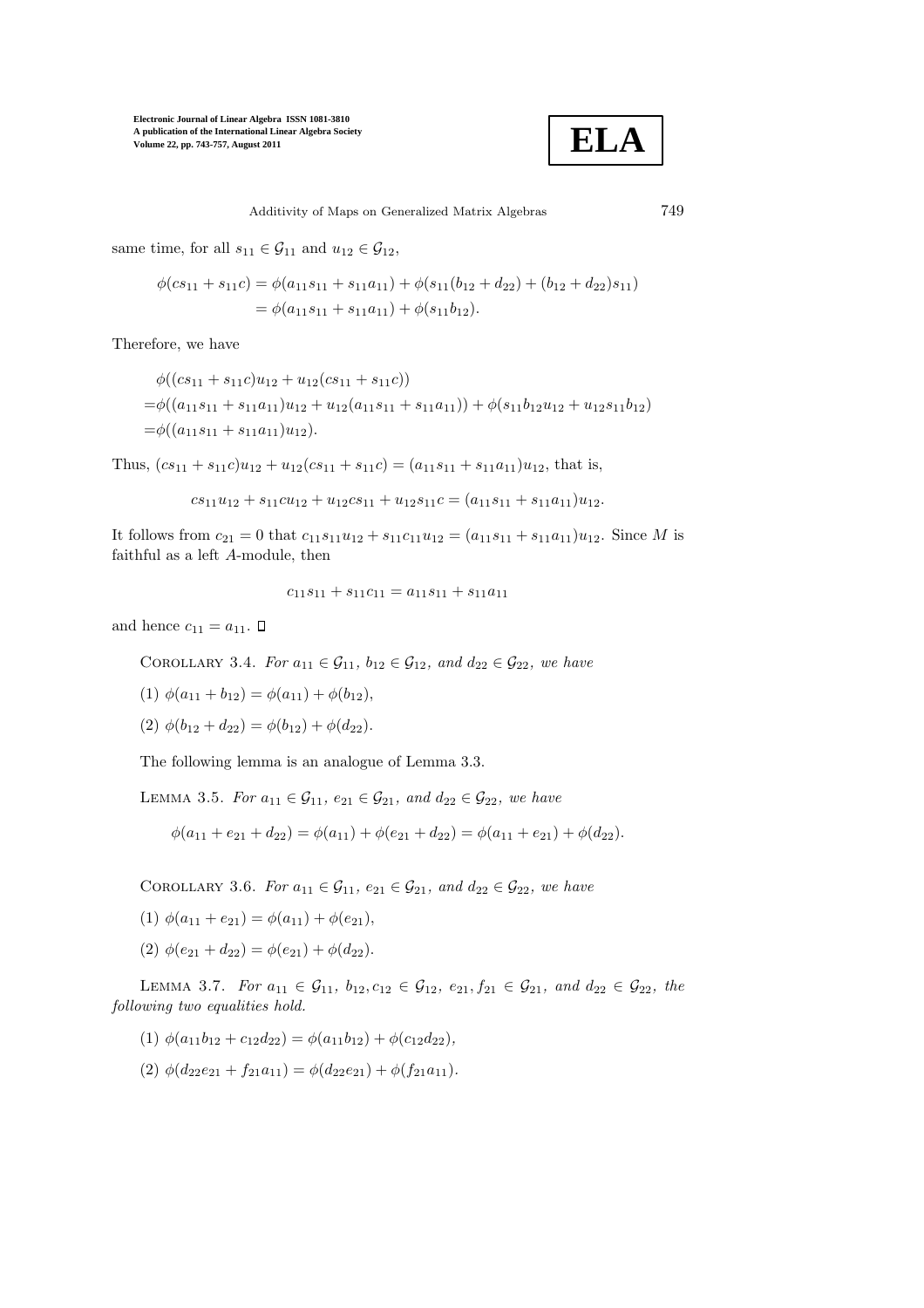

## 750 Yanbo Li and Zhankui Xiao

*Proof.* We first prove  $(2)$ . By Corollary 3.6  $(2)$ , we have

$$
\phi(d_{22}e_{21} + f_{21}a_{11})
$$
  
= $\phi((d_{22} + f_{21})(e_{21} + a_{11}) + (e_{21} + a_{11})(d_{22} + f_{21}))$   
= $\phi(d_{22} + f_{21})\phi(e_{21} + a_{11}) + \phi(e_{21} + a_{11})\phi(d_{22} + f_{21})$   
= $(\phi(d_{22}) + \phi(f_{21}))(\phi(e_{21}) + \phi(a_{11})) + (\phi(e_{21}) + \phi(a_{11}))(\phi(d_{22}) + \phi(f_{21}))$   
= $\phi(d_{22}e_{21} + e_{21}d_{22}) + \phi(d_{22}a_{11} + a_{11}d_{22})$   
+ $\phi(f_{21}e_{21} + e_{21}f_{21}) + \phi(f_{21}a_{11} + a_{11}f_{21})$   
= $\phi(d_{22}e_{21}) + \phi(f_{21}a_{11}).$ 

The equality (1) is proven similarly.  $\square$ 

LEMMA 3.8.  $\phi$  is additive on  $\mathcal{G}_{12}$  and  $\mathcal{G}_{21}$ .

*Proof.* For arbitrary  $a_{21}, b_{21} \in G_{21}$ , we prove  $\phi(a_{21} + b_{21}) = \phi(a_{21}) + \phi(b_{21})$ . Let  $\phi(c) = \phi(a_{21}) + \phi(b_{21})$  with  $c \in \mathcal{G}$ . Then for  $s_{11} \in \mathcal{G}_{11}$  and  $t_{22} \in \mathcal{G}_{22}$ , we have

$$
\phi(c s_{11} + s_{11} c) = \phi(a_{21} s_{11} + s_{11} a_{21}) + \phi(b_{21} s_{11} + s_{11} b_{21}) = \phi(a_{21} s_{11}) + \phi(b_{21} s_{11}),
$$

and from Lemma 3.7 (2) that

 $\phi(t_{22}(cs_{11} + s_{11}c) + (cs_{11} + s_{11}c)t_{22})$  $=\phi(t_{22}a_{21}s_{11} + a_{21}s_{11}t_{22}) + \phi(t_{22}b_{21}s_{11} + b_{21}s_{11}t_{22})$  $=\phi(t_{22}a_{21}s_{11}) + \phi(t_{22}b_{21}s_{11}) = \phi(t_{22}a_{21}s_{11} + t_{22}b_{21}s_{11}).$ 

It follows that  $t_{22}c_{21}s_{11} + s_{11}c_{12}t_{22} = t_{22}a_{21}s_{11} + t_{22}b_{21}s_{11}$ . Then we get  $c_{12} = 0$  and  $c_{21} = a_{21} + b_{21}$ . Moreover, for  $s_{11} \in \mathcal{G}_{11}$  and  $u_{21} \in \mathcal{G}_{21}$ ,

$$
\phi(u_{21}(cs_{11} + s_{11}c) + (cs_{11} + s_{11}c)u_{21})
$$
  
=  $\phi(u_{21}s_{11}a_{21} + s_{11}a_{21}u_{21}) + \phi(u_{21}s_{11}b_{21} + s_{11}b_{21}u_{21}) = 0.$ 

Then  $u_{21}c_{511} + u_{21}s_{11}c + s_{11}cu_{21} = 0$ . It follows from  $c_{12} = 0$  that  $u_{21}c_{11}s_{11} +$  $u_{21}s_{11}c_{11} = 0$ . Since N is faithful as a right A-module, then  $c_{11}s_{11} + s_{11}c_{11} = 0$ , and hence,  $c_{11} = 0$ . Note that

$$
\phi(ct_{22} + t_{22}c) = \phi(a_{21}t_{22} + t_{22}a_{21}) + \phi(b_{21}t_{22} + t_{22}b_{21}) = \phi(t_{22}a_{21}) + \phi(t_{22}b_{21})
$$

for all  $t_{22} \in \mathcal{G}_{22}$ . Therefore,

$$
\phi(u_{21}(ct_{22} + t_{22}c) + (ct_{22} + t_{22}c)u_{21})
$$
  
=  $\phi(u_{21}t_{22}a_{21} + t_{22}a_{21}u_{21}) + \phi(u_{21}t_{22}b_{21} + t_{22}b_{21}u_{21}) = 0.$ 

Thus,  $u_{21}ct_{22} + ct_{22}u_{21} + t_{22}cu_{21} = 0$ . Then we have from  $c_{12} = 0$  that  $c_{22}t_{22}u_{21} +$  $t_{22}c_{22}u_{21} = 0$ . Note that N is faithful as a left B-module, we get  $c_{22}t_{22} + t_{22}c_{22} = 0$ ,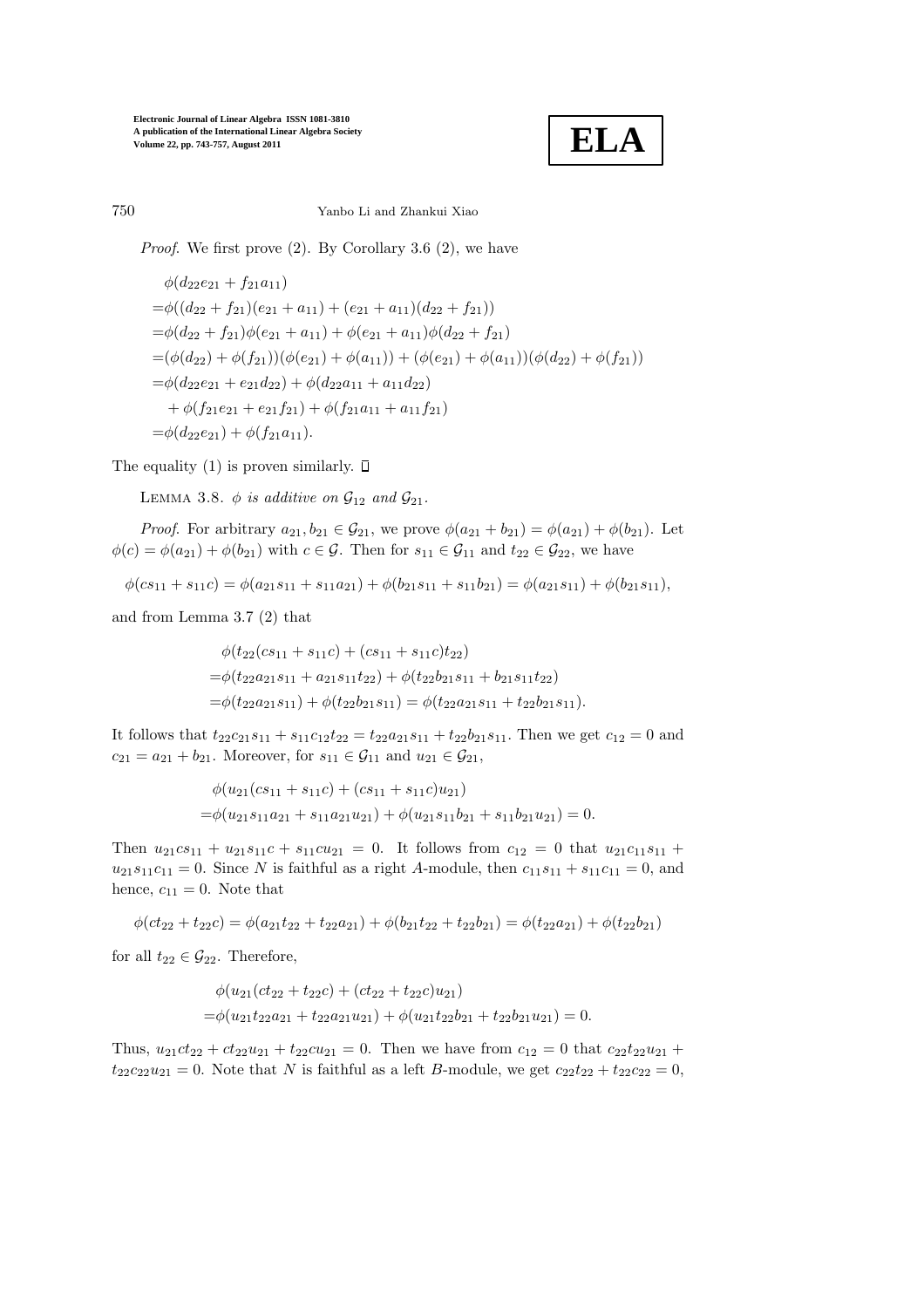

and hence,  $c_{22} = 0$ . This shows that  $\phi$  is additive on  $\mathcal{G}_{21}$ . The additivity of  $\phi$  on  $\mathcal{G}_{12}$ is proven similarly.  $\square$ 

LEMMA 3.9.  $\phi$  is additive on  $\mathcal{G}_{11}$  and  $\mathcal{G}_{22}$ .

*Proof.* For  $a_{11}, b_{11} \in \mathcal{G}_{11}$ , let  $\phi(c) = \phi(a_{11}) + \phi(b_{11})$  with  $c \in \mathcal{G}$ . Then for all  $t_{22} \in \mathcal{G}_{22}$ ,

$$
\phi(ct_{22} + t_{22}c) = \phi(a_{11}t_{22} + t_{22}a_{11}) + \phi(b_{11}t_{22} + t_{22}b_{11}) = 0.
$$

This implies that  $ct_{22} + t_{22}c = 0$ . Then we have  $c_{12} = 0$ ,  $c_{21} = 0$ , and  $c_{22} = 0$ . At the same time, for  $u_{12} \in \mathcal{G}_{12}$ , by Lemma 3.8, we have

$$
\phi(u_{12}c + cu_{12}) = \phi(u_{12}a_{11} + a_{11}u_{12}) + \phi(u_{12}b_{11} + b_{11}u_{12})
$$
  
=  $\phi(a_{11}u_{12}) + \phi(b_{11}u_{12}) = \phi(a_{11}u_{12} + b_{11}u_{12}).$ 

Hence,  $u_{12}c + cu_{12} = a_{11}u_{12} + b_{11}u_{12}$ . Since  $c_{12} = 0$ ,  $c_{21} = 0$ , and  $c_{22} = 0$ , we have  $c_{11}u_{12} = a_{11}u_{12} + b_{11}u_{12}$ . Then  $c_{11} = a_{11} + b_{11}$  follows from the fact that M is faithful as a left A-module. The additivity of  $\phi$  on  $\mathcal{G}_{22}$  is proven similarly.  $\square$ 

LEMMA 3.10. For  $x \in \mathcal{G}$ ,  $a_{11} \in \mathcal{G}_{11}$ , and  $b_{22} \in \mathcal{G}_{22}$ , we have

- (1)  $\phi(x + a_{11}) = \phi(x) + \phi(a_{11}),$
- (2)  $\phi(x + b_{22}) = \phi(x) + \phi(b_{22}).$

*Proof.* We only prove the claim (1). Let  $\phi(c) = \phi(x) + \phi(a_{11})$  for some  $c \in \mathcal{G}$ . Then for all  $t_{22} \in \mathcal{G}_{22}$ ,

$$
\phi(ct_{22} + t_{22}c) = \phi(xt_{22} + t_{22}x) + \phi(t_{22}a_{11} + a_{11}t_{22}) = \phi(xt_{22} + t_{22}x).
$$

So  $ct_{22} + t_{22}c = xt_{22} + t_{22}x$ . This implies that  $c_{12} = x_{12}$ ,  $c_{21} = x_{21}$ , and  $c_{22} = x_{22}$ . Moreover, for all  $t_{11} \in \mathcal{G}_{11}$ ,

$$
\phi(ct_{11} + t_{11}c) = \phi(xt_{11} + t_{11}x) + \phi(t_{11}a_{11} + a_{11}t_{11}).
$$

Therefore, for  $u_{12} \in \mathcal{G}_{12}$ , we have

$$
\phi(u_{12}(ct_{11} + t_{11}c) + (ct_{11} + t_{11}c)u_{12})
$$
  
=  $\phi(u_{12}xt_{11} + xt_{11}u_{12} + t_{11}xu_{12}) + \phi(a_{11}t_{11}u_{12} + t_{11}a_{11}u_{12})$   
=  $\phi(u_{12}xt_{11} + x_{11}t_{11}u_{12} + x_{21}t_{11}u_{12} + t_{11}xu_{12}) + \phi(a_{11}t_{11}u_{12} + t_{11}a_{11}u_{12})$   
=  $\phi(u_{12}xt_{11} + x_{11}t_{11}u_{12} + x_{21}t_{11}u_{12} + t_{11}xu_{12} + a_{11}t_{11}u_{12} + t_{11}a_{11}u_{12}).$ 

Note that in the last equality we applied Lemma 3.3. It follows that

$$
c_{11}t_{11}u_{12} + t_{11}c_{11}u_{12} = x_{11}t_{11}u_{12} + t_{11}x_{11}u_{12} + a_{11}t_{11}u_{12} + t_{11}a_{11}u_{12}.
$$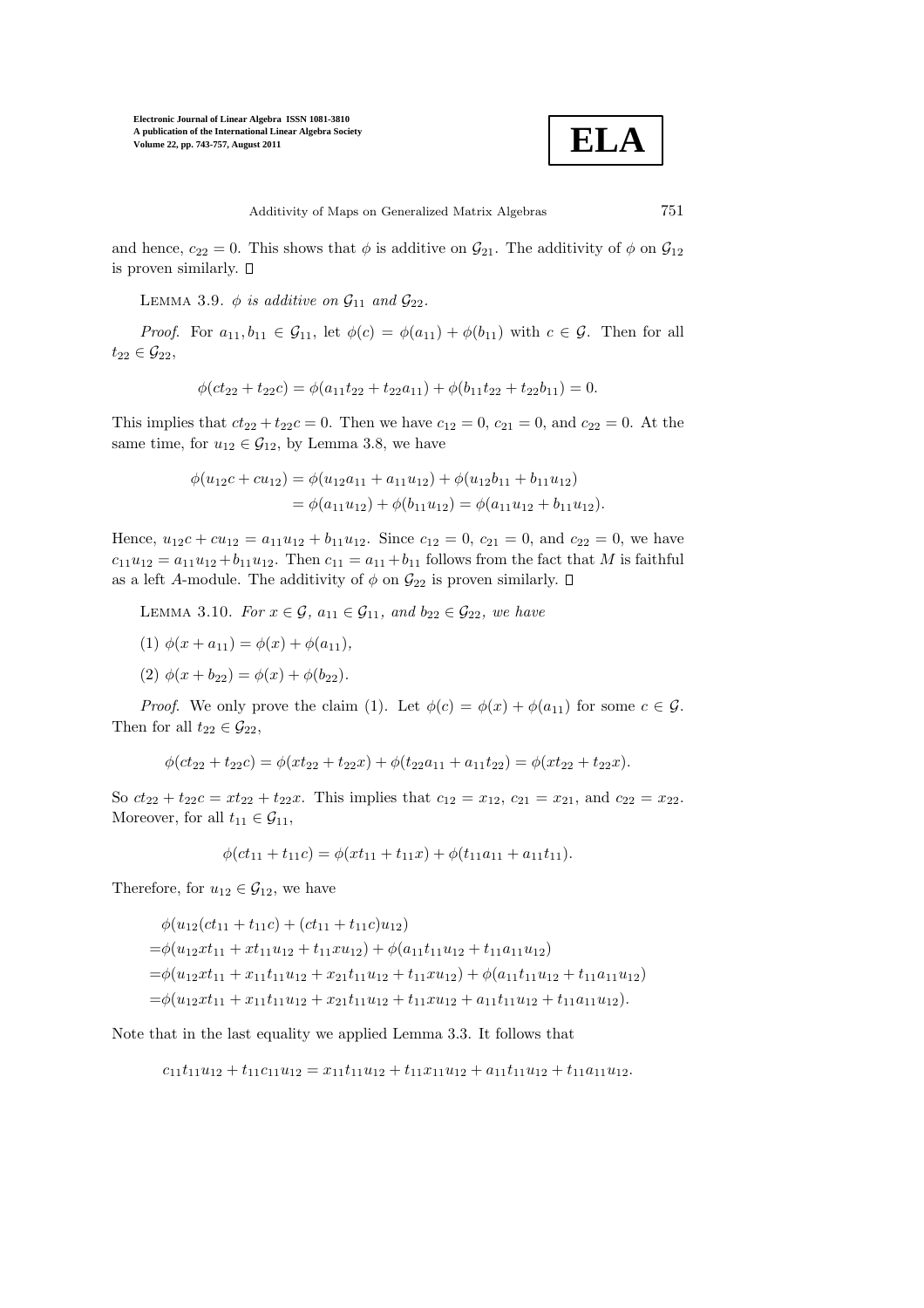

752 Yanbo Li and Zhankui Xiao

Note that  $M$  is faithful as a left  $A$ -module, then

 $c_{11}t_{11} + t_{11}c_{11} = x_{11}t_{11} + t_{11}x_{11} + a_{11}t_{11} + t_{11}a_{11}.$ 

This implies that  $c_{11} = x_{11} + a_{11}$ .  $\Box$ 

LEMMA 3.11. The equality  $\phi(a_{11}b_{12} + c_{21}d_{11}) = \phi(a_{11}b_{12}) + \phi(c_{21}d_{11})$  holds for all  $a_{11}, d_{11} \in \mathcal{G}_{11}$ ,  $b_{12} \in \mathcal{G}_{12}$ , and  $c_{21} \in \mathcal{G}_{21}$ .

Proof. On one hand, by Lemmas 3.9 and 3.10, we have

$$
\phi(((a_{11}b_{12} + c_{21}d_{11}) + a_{11}d_{11} + d_{11}a_{11} + b_{12}c_{21}) + c_{21}b_{12})
$$
  
= 
$$
\phi((a_{11}b_{12} + c_{21}d_{11}) + a_{11}d_{11} + d_{11}a_{11} + b_{12}c_{21}) + \phi(c_{21}b_{12})
$$
  
= 
$$
\phi(a_{11}b_{12} + c_{21}d_{11}) + \phi(a_{11}d_{11} + d_{11}a_{11} + b_{12}c_{21}) + \phi(c_{21}b_{12})
$$
  
= 
$$
\phi(a_{11}b_{12} + c_{21}d_{11}) + \phi(a_{11}d_{11} + d_{11}a_{11}) + \phi(b_{12}c_{21}) + \phi(c_{21}b_{12})
$$
  
= 
$$
\phi(a_{11}b_{12} + c_{21}d_{11}) + \phi(a_{11}d_{11}) + \phi(d_{11}a_{11}) + \phi(b_{12}c_{21}) + \phi(c_{21}b_{12}).
$$

On the other hand,

$$
\phi(a_{11}b_{12} + c_{21}d_{11} + a_{11}d_{11} + d_{11}a_{11} + b_{12}c_{21} + c_{21}b_{12})
$$
  
\n
$$
= \phi((a_{11} + c_{21})(b_{12} + d_{11}) + (b_{12} + d_{11})(a_{11} + c_{21}))
$$
  
\n
$$
= \phi(a_{11} + c_{21})\phi(b_{12} + d_{11}) + \phi(b_{12} + d_{11})\phi(a_{11} + c_{21})
$$
  
\n
$$
= (\phi(a_{11}) + \phi(c_{21}))(\phi(b_{12}) + \phi(d_{11})) + (\phi(b_{12}) + \phi(d_{11}))(\phi(a_{11}) + \phi(c_{21}))
$$
  
\n
$$
= \phi(a_{11})\phi(b_{12}) + \phi(a_{11})\phi(d_{11}) + \phi(c_{21})\phi(b_{12}) + \phi(c_{21})\phi(d_{11}) +
$$
  
\n
$$
\phi(b_{12})\phi(a_{11}) + \phi(d_{11})\phi(a_{11}) + \phi(b_{12})\phi(c_{21}) + \phi(d_{11})\phi(c_{21})
$$
  
\n
$$
= \phi(a_{11}b_{12} + b_{12}a_{11}) + \phi(c_{21}d_{11} + d_{11}c_{21}) +
$$
  
\n
$$
\phi(a_{11}d_{11}) + \phi(d_{11}a_{11}) + \phi(b_{12}c_{21}) + \phi(c_{21}b_{12})
$$
  
\n
$$
= \phi(a_{11}b_{12}) + \phi(c_{21}d_{11}) + \phi(a_{11}d_{11}) + \phi(d_{11}a_{11}) + \phi(b_{12}c_{21}) + \phi(c_{21}b_{12}).
$$

Therefore, we obtain  $\phi(a_{11}b_{12} + c_{21}d_{11}) = \phi(a_{11}b_{12}) + \phi(c_{21}d_{11})$ .  $\Box$ 

Proof of Theorem 3.1.

Step 1.  $\phi(a_{11} + b_{12} + c_{21} + d_{22}) = \phi(a_{11}) + \phi(b_{12}) + \phi(c_{21}) + \phi(d_{22})$  for  $a_{11} \in \mathcal{G}_{11}$ ,  $b_{12} \in \mathcal{G}_{12}, c_{21} \in \mathcal{G}_{21}$ , and  $d_{22} \in \mathcal{G}_{22}$ .

Let  $\phi(f) = \phi(a_{11}) + \phi(b_{12}) + \phi(c_{21}) + \phi(d_{22})$  for some  $f \in \mathcal{G}$ . By Corollaries 3.4 and 3.6,  $\phi(f) = \phi(a_{11} + b_{12}) + \phi(c_{21} + d_{22})$ . Then for  $s_{11} \in \mathcal{G}_{11}$ , we have

$$
\begin{aligned} \phi(f s_{11} + s_{11} f) \\ &= \phi(s_{11}(a_{11} + b_{12}) + (a_{11} + b_{12})s_{11}) + \phi(s_{11}(c_{21} + d_{22}) + (c_{21} + d_{22})s_{11}) \\ &= \phi(s_{11}a_{11} + s_{11}b_{12} + a_{11}s_{11}) + \phi(c_{21}s_{11}). \end{aligned}
$$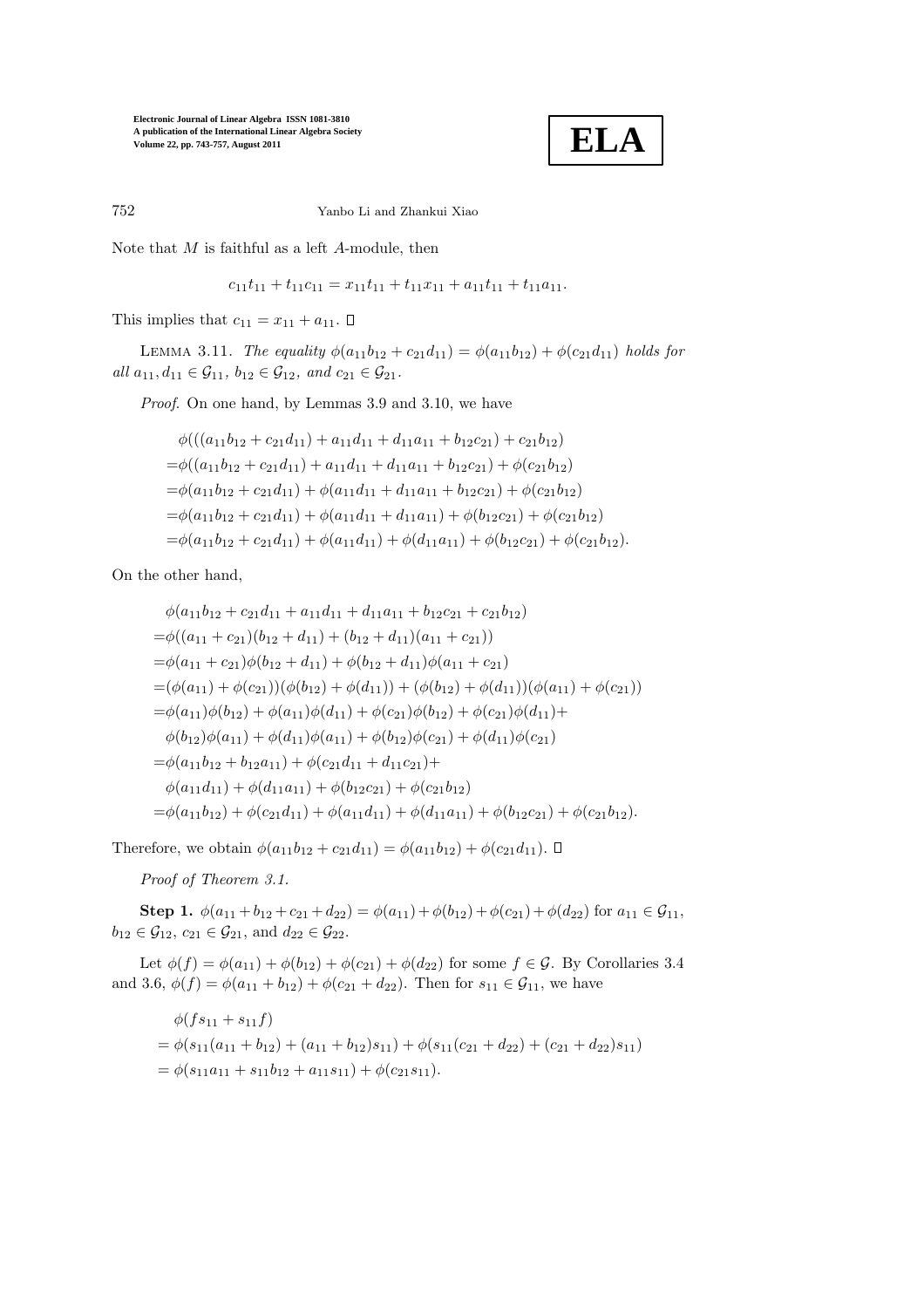

Additivity of Maps on Generalized Matrix Algebras 753

Hence, for  $t_{22} \in \mathcal{G}_{22}$ , we obtain

$$
\phi(t_{22}(fs_{11}+s_{11}f)+(fs_{11}+s_{11}f)t_{22}) = \phi(s_{11}b_{12}t_{22}) + \phi(t_{22}c_{21}s_{11})
$$
  
=  $\phi(s_{11}b_{12}t_{22}+t_{22}c_{21}s_{11}).$ 

Note that we applied Lemma 3.11 in the last equality. It follows that

$$
t_{22}fs_{11} + s_{11}ft_{22} = s_{11}b_{12}t_{22} + t_{22}c_{21}s_{11}.
$$

This implies that  $t_{22}fs_{11} = t_{22}c_{21}s_{11}$  and  $s_{11}ft_{22} = s_{11}b_{12}t_{22}$ . That means,  $f_{21} = c_{21}$ and  $f_{12} = b_{12}$ .

Furthermore, by Lemma 3.3, we have

$$
\phi(u_{12}(fs_{11}+s_{11}f)+(fs_{11}+s_{11}f)u_{12})
$$
  
=  $\phi(s_{11}a_{11}u_{12}+a_{11}s_{11}u_{12})+\phi(c_{21}s_{11}u_{12}+u_{12}c_{21}s_{11})$   
=  $\phi(s_{11}a_{11}u_{12}+a_{11}s_{11}u_{12}+c_{21}s_{11}u_{12}+u_{12}c_{21}s_{11})$ 

for all  $s_{11} \in \mathcal{G}_{11}, u_{12} \in \mathcal{G}_{12}$ . It follows that

$$
u_{12}fs_{11}+fs_{11}u_{12}+s_{11}fu_{12}=s_{11}a_{11}u_{12}+a_{11}s_{11}u_{12}+c_{21}s_{11}u_{12}+u_{12}c_{21}s_{11}.
$$

Hence,

$$
f_{11}s_{11}u_{12} + s_{11}f_{11}u_{12} = s_{11}a_{11}u_{12} + a_{11}s_{11}u_{12}.
$$

Since *M* is faithful as a left *A*-module, we get  $f_{11}s_{11} + s_{11}f_{11} = s_{11}a_{11} + a_{11}s_{11}$ , and hence,  $f_{11} = a_{11}$ . Similarly,  $f_{22} = d_{22}$ .

Step 2.  $\phi(a+b) = \phi(a) + \phi(b)$  for all  $a, b \in \mathcal{G}$ .

This follows directly from Lemmas 3.8 and 3.9, and Step 1.  $\square$ 

4. Jordan triple maps. In this section, we shall study the additivity of Jordan triple maps on generalized matrix algebras. However, for generalized matrix algebra  $\text{Mat}(A, M, N, B)$ , we also have to assume that N is faithful as a left B-module and also as a right A-module.

THEOREM 4.1. Let A and B be two algebras over a commutative ring  $\mathcal{R}$ . Let M be faithful as a left A-module and also as a right B-module and  $N$  be faithful as a left B-module and also as a right A-module. Let  $G$  be the generalized matrix algebra  $\mathrm{Mat}(A, M, N, B)$  which satisfies

- (1) for  $a \in A$ ,  $aA = 0$  or  $Aa = 0$  implies that  $a = 0$ ,
- (2) for  $b \in B$ ,  $bB = 0$  or  $Bb = 0$  implies that  $b = 0$ ,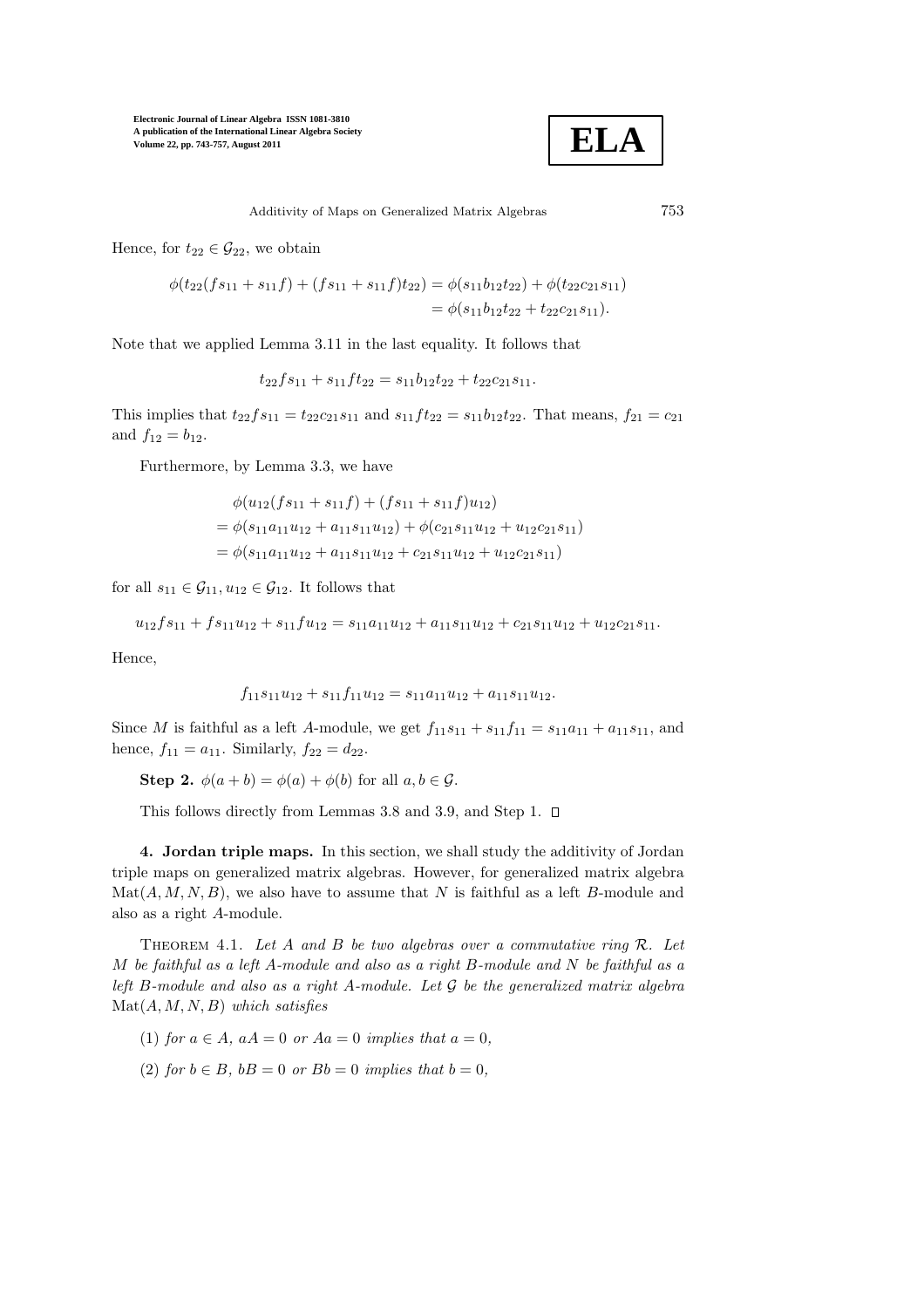$$
\fbox{ELA}
$$

### 754 Yanbo Li and Zhankui Xiao

- (3) for  $m \in M$ ,  $Am = 0$  or  $m = 0$  implies that  $m = 0$ ,
- (4) for  $n \in N$ ,  $Bn = 0$  or  $nA = 0$  implies that  $n = 0$ .

Then a Jordan triple bijective map  $\phi$  from  $\mathcal G$  onto an arbitrary ring  $\mathcal R'$  is additive.

The following lemmas are needed.

LEMMA 4.2.  $\phi(0) = 0$ .

*Proof.* Let  $\phi(a) = 0$ , where  $a \in \mathcal{G}$ . Then  $\phi(0) = \phi(a \cdot 0 \cdot 0 + 0 \cdot 0 \cdot a)$  $\phi(a)\phi(0)\phi(0) + \phi(0)\phi(0)\phi(a) = 0.$  **I** 

LEMMA 4.3. For  $a_{11} \in \mathcal{G}_{11}$ ,  $b_{12} \in \mathcal{G}_{12}$ ,  $e_{21} \in \mathcal{G}_{21}$ , and  $d_{22} \in \mathcal{G}_{22}$ , we have

(1) 
$$
\phi(a_{11} + b_{12} + d_{22}) = \phi(a_{11}) + \phi(b_{12} + d_{22}) = \phi(a_{11} + b_{12}) + \phi(d_{22}),
$$

(2)  $\phi(a_{11} + e_{21} + d_{22}) = \phi(a_{11}) + \phi(e_{21} + d_{22}) = \phi(a_{11} + e_{21}) + \phi(d_{22}).$ 

*Proof.* We only prove  $\phi(a_{11}+b_{12}+d_{22}) = \phi(a_{11}+b_{12})+\phi(d_{22})$ , the other equations are proved similarly. Let  $\phi(c) = \phi(a_{11} + b_{12}) + \phi(d_{22})$  for some  $c \in \mathcal{G}$ . It is easy to know that  $\phi (stc + cts) = \phi (sta_{11} + stb_{12} + a_{11}ts + b_{12}ts) + \phi (std_{22} + d_{22}ts)$  for all  $s_{11} \in \mathcal{G}_{11}$  and  $t_{12} \in \mathcal{G}_{12}$ . Then  $\phi(s_{11}t_{12}c) = \phi(s_{11}t_{12}d_{22})$ , that is,  $s_{11}t_{12}c = s_{11}t_{12}d_{22}$ . This implies that  $c_{22} = d_{22}$ . Similarly, by taking  $s_{22} \in \mathcal{G}_{22}$  and  $t_{12} \in \mathcal{G}_{12}$ , we get  $c_{11} = a_{11}$ . Now for  $s_{11}, t_{11} \in G_{11}$ ,

$$
\phi(s_{11}t_{11}c + ct_{11}s_{11})
$$
  
=  $\phi(s_{11}t_{11}a_{11} + s_{11}t_{11}b_{12} + a_{11}t_{11}s_{11} + b_{12}t_{11}s_{11}) + \phi(s_{11}t_{11}d_{22} + d_{22}t_{11}s_{11})$   
=  $\phi(s_{11}t_{11}a_{11} + s_{11}t_{11}b_{12} + a_{11}t_{11}s_{11}).$ 

Thus,

 $s_{11}t_{11}c_{11} + s_{11}t_{11}c_{12} + c_{11}t_{11}s_{11} + c_{21}t_{11}s_{11} = s_{11}t_{11}a_{11} + s_{11}t_{11}b_{12} + a_{11}t_{11}s_{11}.$ So  $c_{21} = 0$  and  $c_{12} = b_{12}$ .  $\Box$ 

COROLLARY 4.4. For  $a_{11} \in G_{11}$ ,  $b_{12} \in G_{12}$ ,  $e_{21} \in G_{21}$ , and  $d_{22} \in G_{22}$ , we have

- (1)  $\phi(a_{11} + b_{12}) = \phi(a_{11}) + \phi(b_{12}),$
- (2)  $\phi(b_{12} + d_{22}) = \phi(b_{12}) + \phi(d_{22}),$
- (3)  $\phi(a_{11} + e_{21}) = \phi(a_{11}) + \phi(e_{21}),$
- (4)  $\phi(e_{21} + d_{22}) = \phi(e_{21}) + \phi(d_{22}),$
- (5)  $\phi(a_{11} + d_{22}) = \phi(a_{11}) + \phi(d_{22}).$

LEMMA 4.5. For  $t_{11}, a_{11} \in \mathcal{G}_{11}$ ,  $b_{12}, c_{12} \in \mathcal{G}_{12}$ ,  $e_{21}, f_{21} \in \mathcal{G}_{21}$ , and  $d_{22} \in \mathcal{G}_{22}$ , the following four equations hold.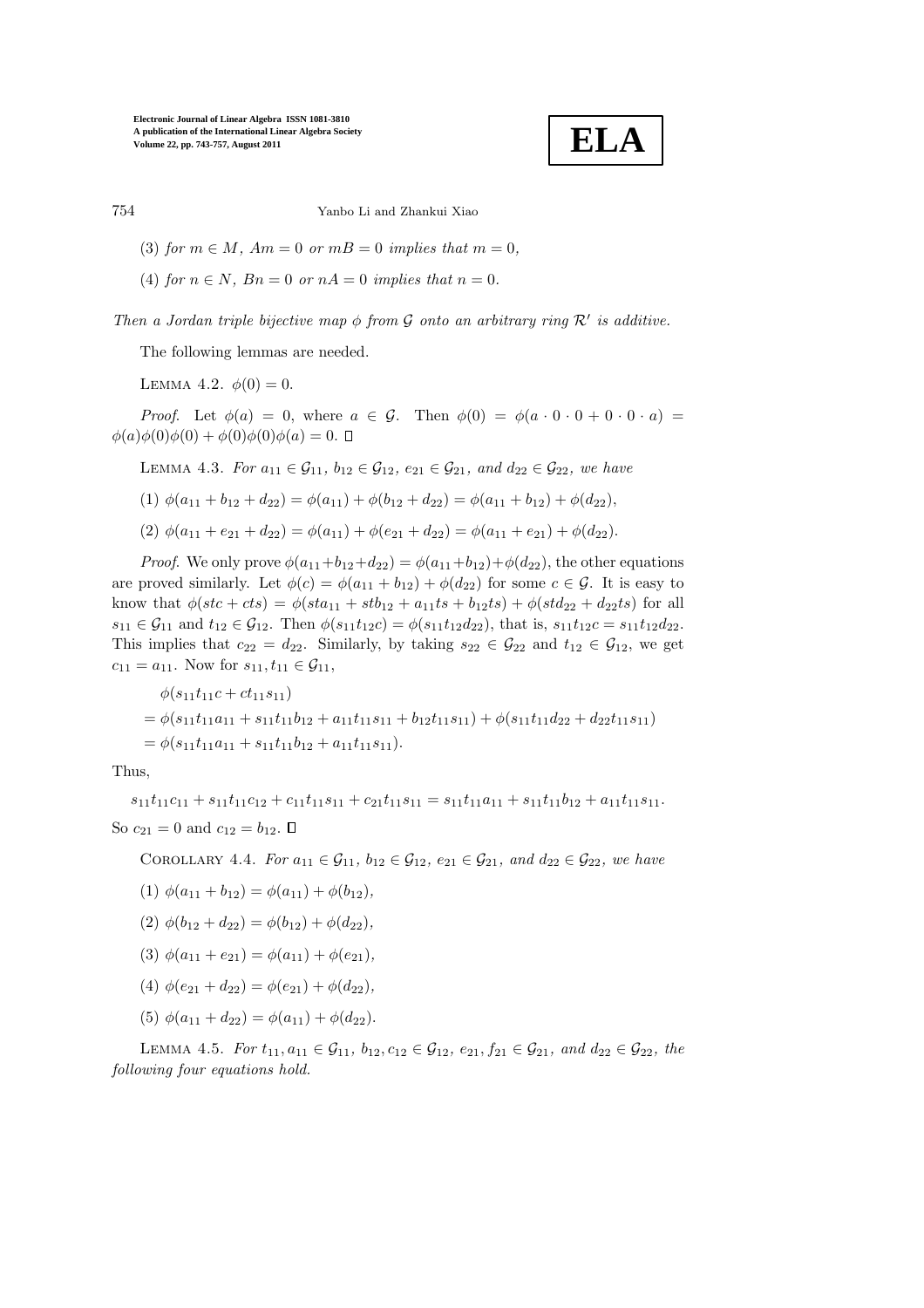

Additivity of Maps on Generalized Matrix Algebras 755

$$
(1) \phi(t_{11}a_{11}b_{12} + t_{11}c_{12}d_{22}) = \phi(t_{11}a_{11}b_{12}) + \phi(t_{11}c_{12}d_{22}),
$$

$$
(2) \ \phi(d_{22}e_{21}t_{11} + f_{21}a_{11}t_{11}) = \phi(d_{22}e_{21}t_{11}) + \phi(f_{21}a_{11}t_{11}),
$$

$$
(3) \ \phi(a_{11}b_{12}s_{22} + c_{12}d_{22}s_{22}) = \phi(a_{11}b_{12})s_{22} + \phi(c_{12}d_{22}s_{22}),
$$

(4)  $\phi(s_{22}d_{22}e_{21} + s_{22}f_{21}a_{11}) = \phi(s_{22}d_{22}e_{21}) + \phi(s_{22}f_{21}a_{11}).$ 

Proof. We first prove (2). By Corollary 4.4, we have

$$
\phi(d_{22}e_{21}t_{11} + f_{21}a_{11}t_{11})
$$
\n
$$
= \phi((d_{22} + f_{21})(e_{21} + a_{11})t_{11} + t_{11}(e_{21} + a_{11})(d_{22} + f_{21}))
$$
\n
$$
= \phi(d_{22} + f_{21})\phi(e_{21} + a_{11})\phi(t_{11}) + \phi(t_{11})\phi(e_{21} + a_{11})\phi(d_{22} + f_{21})
$$
\n
$$
= (\phi(d_{22}) + \phi(f_{21}))(\phi(e_{21}) + \phi(a_{11}))\phi(t_{11}) +
$$
\n
$$
\phi(t_{11})(\phi(e_{21}) + \phi(a_{11}))(\phi(d_{22}) + \phi(f_{21}))
$$
\n
$$
= \phi(d_{22}e_{21}t_{11} + t_{11}e_{21}d_{22}) + \phi(d_{22}a_{11}t_{11} + t_{11}a_{11}d_{22}) +
$$
\n
$$
\phi(f_{21}e_{21}t_{11} + t_{11}e_{21}f_{21}) + \phi(f_{21}a_{11}t_{11} + t_{11}a_{11}f_{21})
$$
\n
$$
= \phi(d_{22}e_{21}t_{11}) + \phi(f_{21}a_{11}t_{11}).
$$

Other equalities are proven similarly.  $\square$ 

LEMMA 4.6.  $\phi$  is additive on  $\mathcal{G}_{12}$  and  $\mathcal{G}_{21}$ .

*Proof.* For arbitrary  $a_{21}, b_{21} \in G_{21}$ , we prove  $\phi(a_{21} + b_{21}) = \phi(a_{21}) + \phi(b_{21})$ . Let  $\phi(c) = \phi(a_{21}) + \phi(b_{21})$  for some  $c \in \mathcal{G}$ . For  $s_{22}, t_{22} \in \mathcal{G}_{22}$ ,

$$
\phi(s_{22}t_{22}c + ct_{22}s_{22}) = \phi(s_{22}t_{22}a_{21} + a_{21}t_{22}s_{22}) + \phi(s_{22}t_{22}b_{21} + b_{21}t_{22}s_{22})
$$
  
=  $\phi(s_{22}t_{22}a_{21}) + \phi(s_{22}t_{22}b_{21}).$ 

Then for  $u_{11}, v_{11} \in G_{11}$ , by Lemma 4.5,

$$
\phi(s_{22}t_{22}cv_{11}u_{11} + u_{11}v_{11}ct_{22}s_{22}) = \phi(s_{22}t_{22}a_{21}v_{11}u_{11}) + \phi(s_{22}t_{22}b_{21}v_{11}u_{11})
$$
  
= 
$$
\phi(s_{22}t_{22}a_{21}v_{11}u_{11} + s_{22}t_{22}b_{21}v_{11}u_{11}).
$$

Hence,  $u_{11}v_{11}c_{12}t_{22}s_{22} = 0$  and  $s_{22}t_{22}cv_{11}u_{11} = s_{22}t_{22}(a_{21} + b_{21})v_{11}u_{11}$ ; that is,  $c_{12} =$ 0 and  $c_{21} = a_{21} + b_{21}$ . Taking  $s_{22} \in \mathcal{G}_{22}$  and  $t_{21} \in \mathcal{G}_{21}$ , it follows that  $\phi(s_{22}t_{21}c) = 0$ . This implies that  $c_{11} = 0$  since N is faithful as a right A-module. Similarly, we can get  $c_{22} = 0$ . Then  $\phi$  is additive on  $\mathcal{G}_{21}$ .

It is proven similarly that  $\phi$  is additive on  $\mathcal{G}_{12}$ .  $\square$ 

LEMMA 4.7.  $\phi$  is additive on  $\mathcal{G}_{11}$  and  $\mathcal{G}_{22}$ .

*Proof.* For  $a_{11}, b_{11} \in \mathcal{G}_{11}$ , let  $\phi(c) = \phi(a_{11}) + \phi(b_{11})$  for some  $c \in \mathcal{G}$ . For  $u_{11}, v_{11} \in G_{11}$  and  $s_{22}, t_{22} \in G_{22}$ , computing as in Lemma 4.6, we get  $c_{21} = 0$  and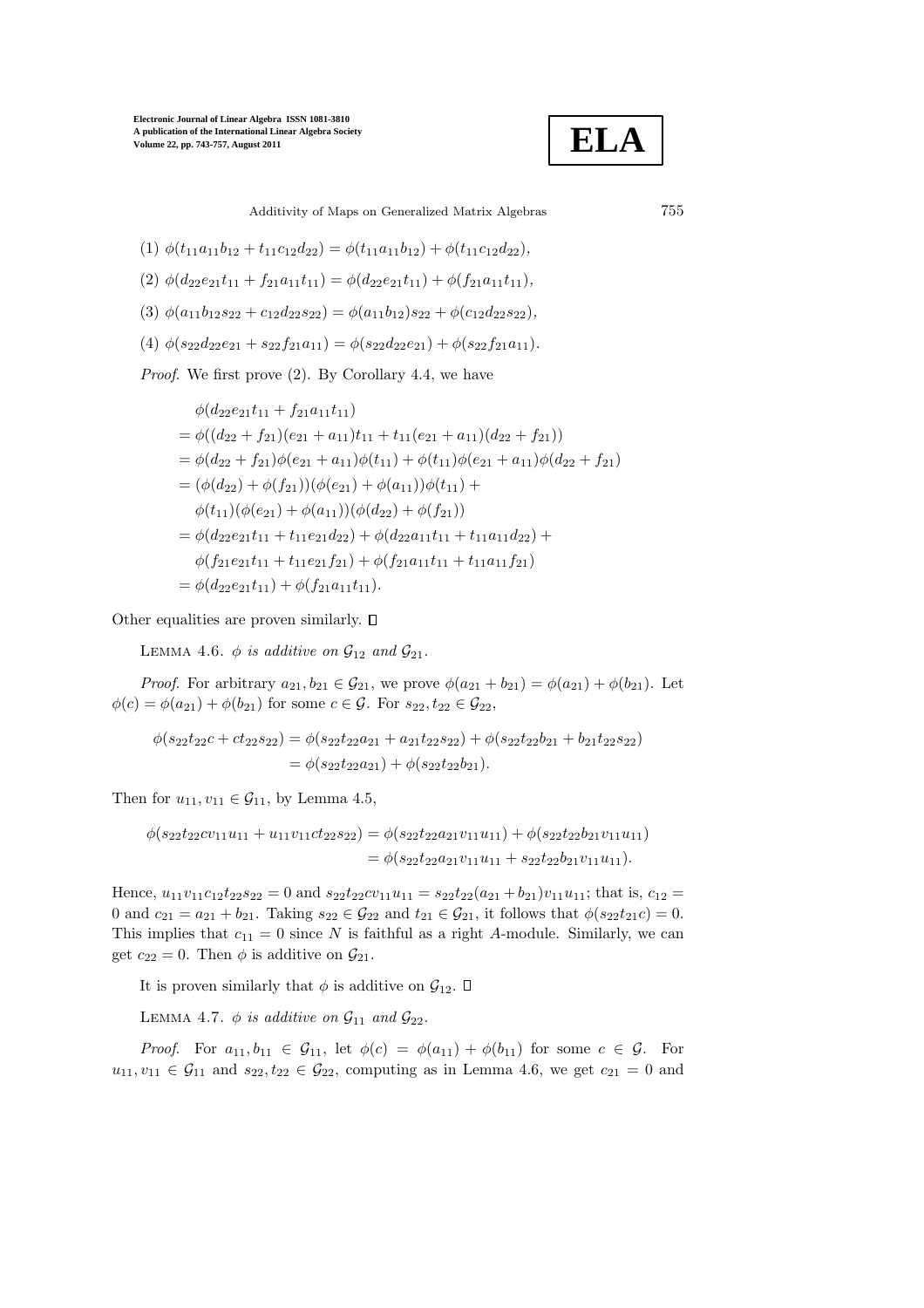

#### 756 Yanbo Li and Zhankui Xiao

 $c_{12} = 0$ . Taking  $s_{11} \in \mathcal{G}_{11}$  and  $t_{21} \in \mathcal{G}_{21}$ , one can obtain  $c_{22} = 0$  easily. Finally, considering  $s_{22} \in \mathcal{G}_{22}$  and  $t_{12} \in \mathcal{G}_{12}$ , it follows from Lemma 4.6 that  $c_{11} = a_{11} + b_{11}$ . Then we get  $c = a_{11} + b_{11}$ . Similarly, we can prove  $\phi$  is additive on  $\mathcal{G}_{22}$ .  $\Box$ 

- LEMMA 4.8. For  $x \in \mathcal{G}$ ,  $a_{11} \in \mathcal{G}_{11}$ , and  $b_{22} \in \mathcal{G}_{22}$ , we have
- (1)  $\phi(x + a_{11}) = \phi(x) + \phi(a_{11}),$
- (2)  $\phi(x + b_{22}) = \phi(x) + \phi(b_{22}).$

*Proof.* (1) Let  $\phi(c) = \phi(x) + \phi(a_{11})$  for some  $c \in \mathcal{G}$ . For  $u_{11}, v_{11} \in \mathcal{G}_{11}$  and  $s_{22}, t_{22} \in \mathcal{G}_{22}$ , computing as in Lemma 4.6, we have  $c_{12} = x_{12}$  and  $c_{21} = x_{21}$ . Furthermore, for  $u_{12} \in \mathcal{G}_{12}$  and  $s_{22} \in \mathcal{G}_{22}$ , it follows that

$$
\phi(cu_{12}s_{22}) = \phi(xu_{12}s_{22}) + \phi(a_{11}u_{12}s_{22})
$$
  
=  $\phi(x_{11}u_{12}s_{22} + x_{21}u_{12}s_{22}) + \phi(a_{11}u_{12}s_{22})$   
=  $\phi(x_{11}u_{12}s_{22} + x_{21}u_{12}s_{22} + a_{11}u_{12}s_{22}).$ 

Note that we apply Corollary 4.4 in the last equality. Thus,  $c_{11} = x_{11} + a_{11}$ . We can get  $c_{22} = x_{22}$  similarly.

(2) is proven similarly.  $\square$ 

LEMMA 4.9. The equality  $\phi(a_{11}b_{12}e_{22} + c_{21}d_{11}a_{11}) = \phi(a_{11}b_{12}e_{22}) + \phi(c_{21}d_{11}a_{11})$ holds for all  $a_{11}, d_{11} \in G_{11}$ ,  $b_{12} \in G_{12}$ ,  $c_{21} \in G_{21}$ , and  $e_{22} \in G_{22}$ .

Proof. On one hand, by Lemmas 4.7 and 4.8 we have

$$
\phi(a_{11}b_{12}e_{22} + c_{21}d_{11}a_{11} + a_{11}d_{11}a_{11} + a_{11}b_{12}c_{21} + a_{11}d_{11}a_{11} + c_{21}b_{12}e_{22})
$$
\n
$$
= \phi(a_{11}b_{12}e_{22} + c_{21}d_{11}a_{11} + a_{11}d_{11}a_{11} + a_{11}b_{12}c_{21} + a_{11}d_{11}a_{11}) + \phi(c_{21}b_{12}e_{22})
$$
\n
$$
= \phi(a_{11}b_{12}e_{22} + c_{21}d_{11}a_{11}) +
$$
\n
$$
\phi(a_{11}d_{11}a_{11} + a_{11}b_{12}c_{21} + a_{11}d_{11}a_{11}) + \phi(c_{21}b_{12}e_{22})
$$
\n
$$
= \phi(a_{11}b_{12}e_{22} + c_{21}d_{11}a_{11}) +
$$
\n
$$
\phi(a_{11}d_{11}a_{11}) + \phi(a_{11}b_{12}c_{21}) + \phi(a_{11}d_{11}a_{11}) + \phi(c_{21}b_{12}e_{22}).
$$

On the other hand, by Lemma 4.7,

$$
\phi(a_{11}b_{12}e_{22} + c_{21}d_{11}a_{11} + a_{11}d_{11}a_{11} + a_{11}b_{12}c_{21} + a_{11}d_{11}a_{11} + c_{21}b_{12}e_{22})
$$
\n
$$
= \phi((a_{11} + c_{21})(b_{12} + d_{11})(a_{11} + e_{22}) + (a_{11} + e_{22})(b_{12} + d_{11})(a_{11} + c_{21}))
$$
\n
$$
= \phi(a_{11} + c_{21})\phi(b_{12} + d_{11})\phi(a_{11} + e_{22}) + \phi(a_{11} + e_{22})\phi(b_{12} + d_{11})\phi(a_{11} + c_{21})
$$
\n
$$
= (\phi(a_{11}) + \phi(c_{21}))(\phi(b_{12}) + \phi(d_{11}))(\phi(a_{11}) + \phi(e_{22})) +
$$
\n
$$
(\phi(a_{11}) + \phi(e_{22}))(\phi(b_{12}) + \phi(d_{11}))(\phi(a_{11}) + \phi(c_{21}))
$$
\n
$$
= \phi(a_{11}b_{12}e_{22}) + \phi(c_{21}d_{11}a_{11}) +
$$
\n
$$
\phi(a_{11}d_{11}a_{11}) + \phi(a_{11}b_{12}c_{21}) + \phi(a_{11}d_{11}a_{11}) + \phi(c_{21}b_{12}e_{22}).
$$